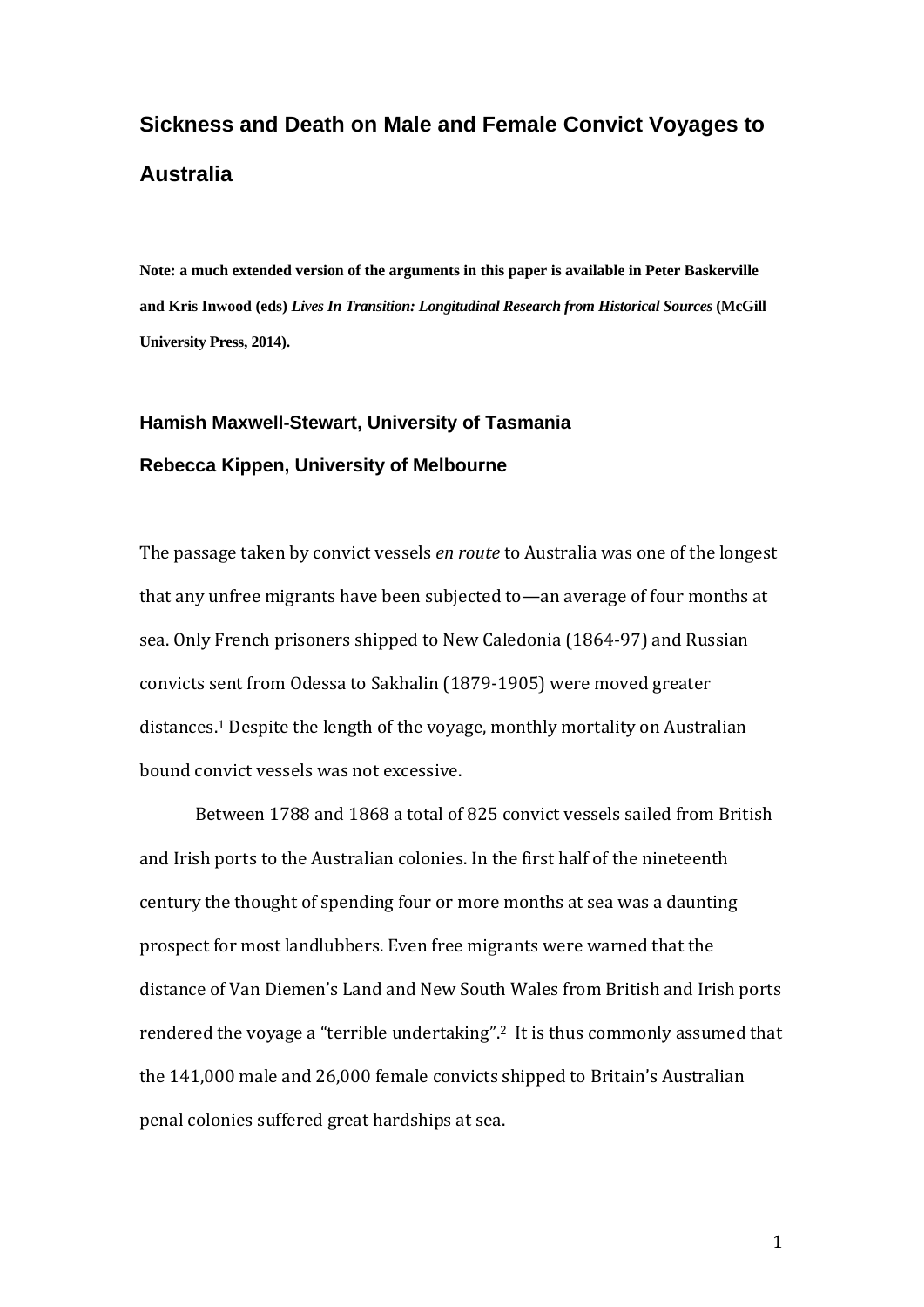Perhaps surprisingly, however, death rates on the First Fleet, which sailed in May 1787, were remarkably low given the scale of the operation. In all, the scheme involved shipping 736 male and female prisoners a distance of some 14,000 miles. Although the voyage lasted 252 days, the monthly death rate of under seven convicts per 1000 embarked was benign by late-eighteenth century standards. 

To be sure, the death rate on the Second Fleet, which left Britain's shores for Australia in January 1790, was much higher than that of its predecessor  $(49)$ per thousand per month). Moreover, arrival in New South Wales brought little relief. The survivors were landed in a very weakened condition and a further 16 per cent died shortly after disembarkation. As the Rev. Johnson memorably put it they arrived: "wretched, naked, filthy, dirty, lousy, and many of them utterly unable to stand, to creep, or even to stir hand or foot ".<sup>3</sup>

Reports of inadequate provisions and the crowded conditions on board Second Fleet transports prompted greater government regulation. In the years 1792-5 a naval trained surgeon was appointed to 'superintend' every transport vessel. A further rise in death rates following the discontinuation of this experiment led to even tighter regulation. From 1800 bonus payments were made to masters for landing convicts in good health. Surgeons were reinstated and, after 1805, placed on the same ranking as army medical officers. As in the slave trade, ships' masters often pulled rank on surgeons countermanding their orders.<sup>4</sup> In order to solve this problem, surgeons were given authority over all disciplinary and medical matters in 1815, including the ventilation and cleaning of the vessel. $5$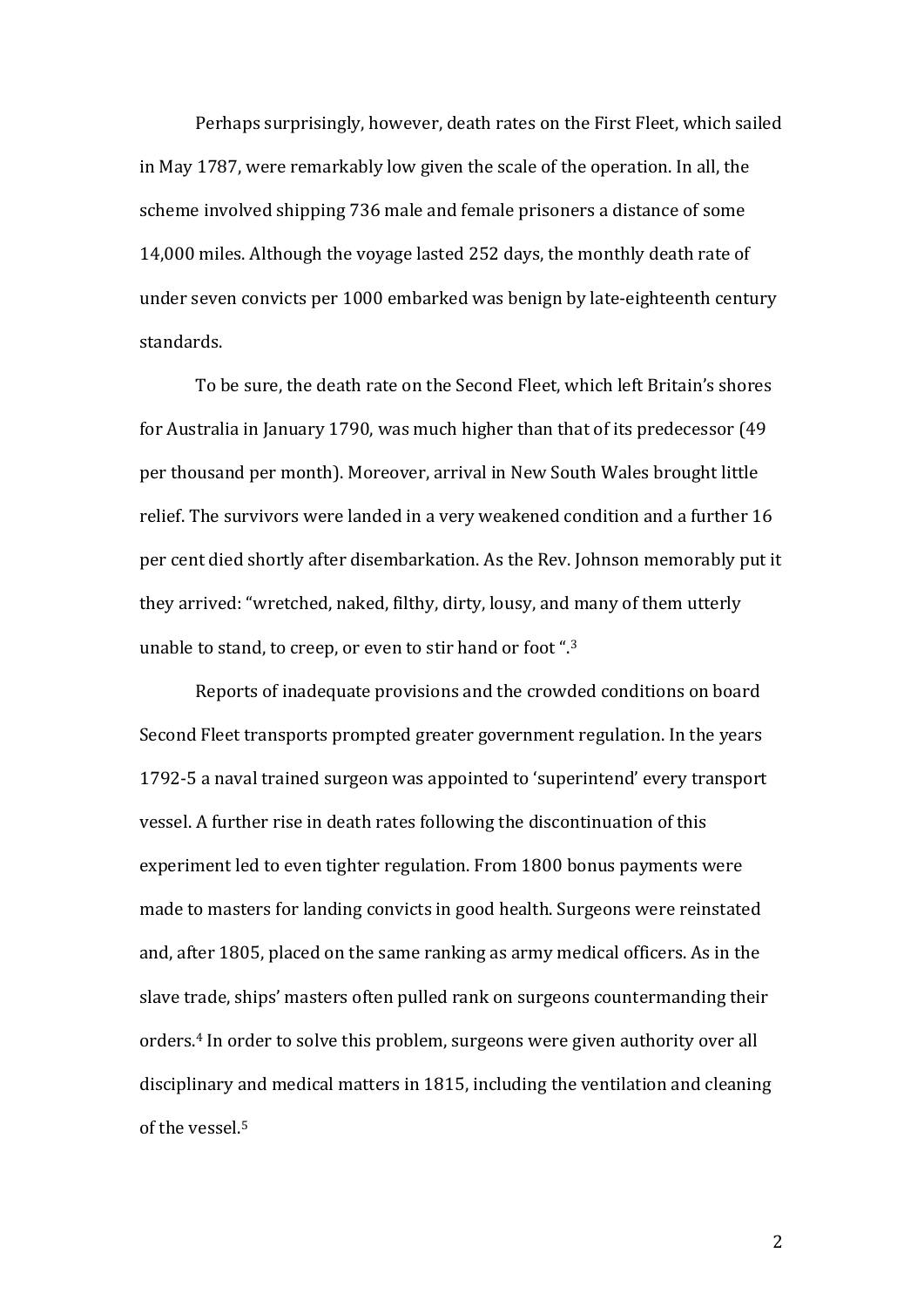Following the introduction of the tightened 'surgeon superintendent system' monthly death rates fell decisively, averaging just 2.4 per thousand in the period  $1815-1868.6$  To put this achievement into perspective, the equivalent rate for males aged between 15 and 44 on emigrant ships sailing from Europe to the United States between 1836 and 1853 was 4.4 per 1,000. The discrepancy is especially noteworthy when one considers that, as well as being free, the trans-Atlantic migrants were embarked on a voyage that took an average of 45 days compared to 116 to Australia.<sup>7</sup>

The probability that a convict would die during the voyage to Australia might be influenced by many factors. A history of poor pre-voyage nutrition (perhaps exacerbated by a life of debauchery) might fatally weaken a passenger long before they were embarked. Experiences in prison could exacerbate these effects if punitive, but institutional diets, clothing and heating might also ameliorate the worst effects of pre-existing poverty. The use of appropriately trained medical professionals might improve the capacity for effective prevoyage screening, as well as facilitate the management of disease and hygiene regimes. There might be little, however, that a surgeon could do to mitigate the impact of poor rations (lack of vitamin C springs to mind here), or contaminated water—other than persuading the ship's master to stop off in order to resupply. On a fully loaded vessel the surgeon might well be overwhelmed by the number of patients, or find himself powerless to stop infection spreading through crowded quarters. Poorly maintained vessels could also pose a threat. Poor ventilation and ship-board spaces contaminated by years of accumulated dirt might encourage the spread of infection. Failure to make good speed could put pressure on the available supplies (including drugs and other prophylactics)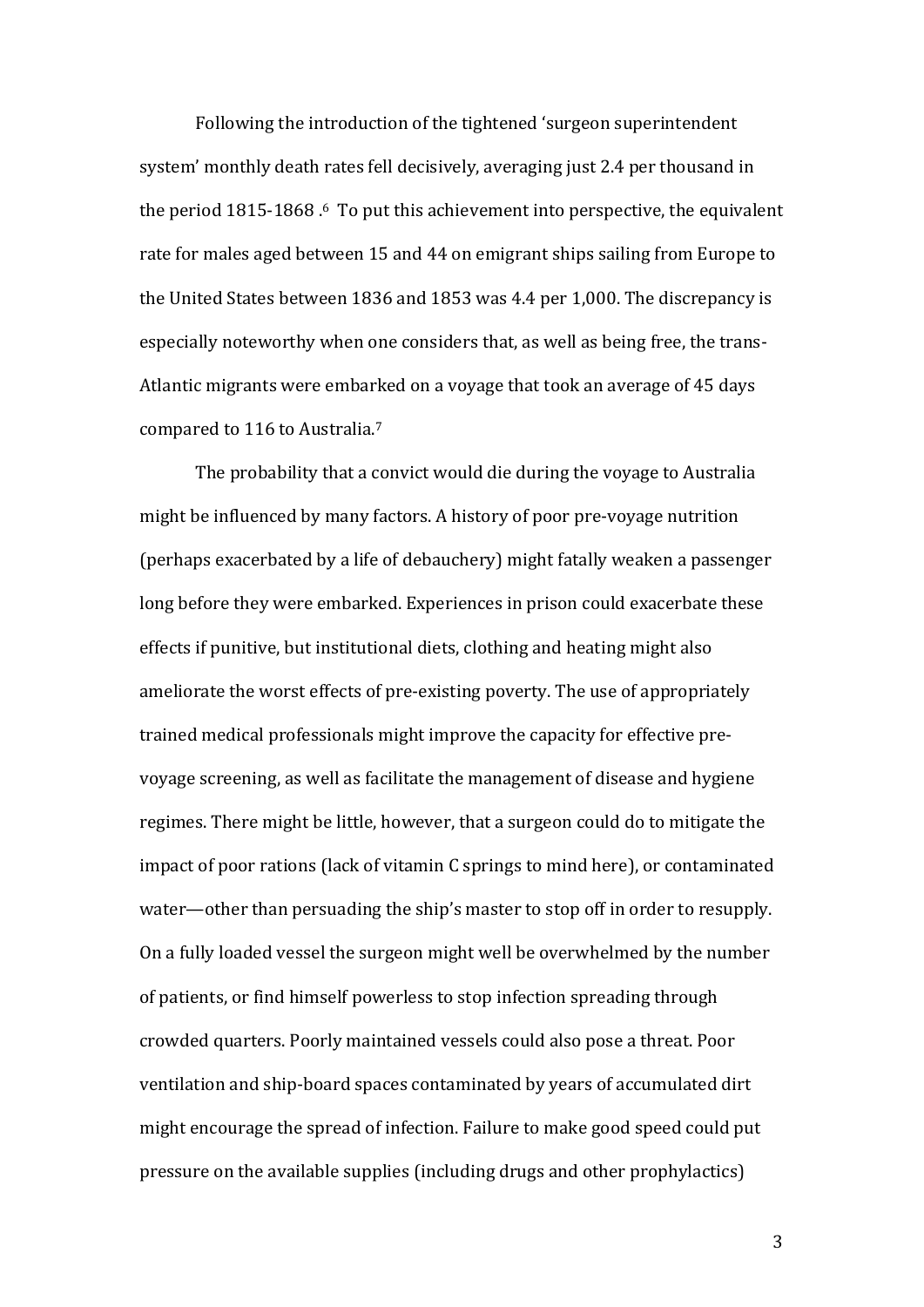while weather could play havoc with the best laid medical plans. Tropical heat might exacerbate some disorders while pitching seas and wave soaked decks would cut down exercise time and make it impossible to keep bedding and clothing dry. Finally, the behaviour of the convicts themselves could affect voyage outcomes. There was a world of difference between treating compliant, as opposed to unruly, patients.

In order to explore these issues in more detail we assembled data for 289 convict vessels that sailed from southern English or Irish ports to the British penal colony of Van Diemen's Land in the period 1818-1853 (39 voyages for which surgeons' journals could not be located were omitted). Together the vessels in our study carried a total of 48,215 male and 12,396 female convicts. As well as information on the tonnage, insurance rating and age of each vessel we calculated the number of days spent at sea and the amount of time that elapsed between the start of the embarkation process and the point at which each vessel actually sailed. We used the list of cases treated recorded in each surgeon superintendent's journal to determine the day each patient entered the ship's hospital, the day that they were discharged, the diagnosis and the outcome.<sup>8</sup>

While the surgeons' journals are a rich source of information they vary greatly in terms of the number of cases covered. Charles Henry Fuller on the *Blenheim*, for example, recorded 356 separate morbidity episodes while by contrast William Henderson on the *Bussorah Merchant* recorded just six.<sup>9</sup> We found that the more experienced the surgeon (measured in terms of the number of times they had previously sailed to Australia on a convict vessel), the fewer the number of cases they were likely to record. There are two plausible explanations for this. First, it is possible that old hands were better at preventing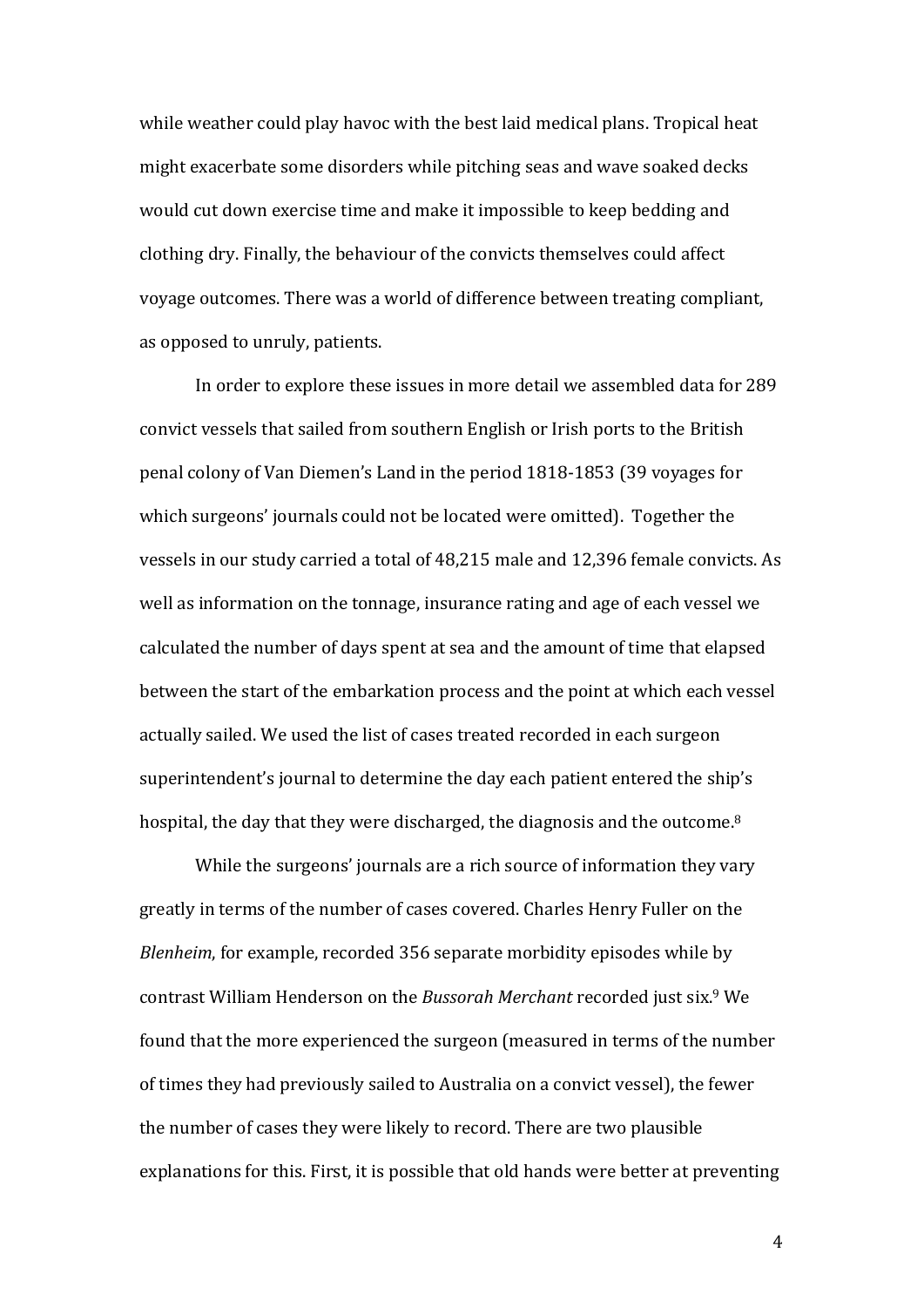and treating disease than greenhorns. If this was the case it might provide powerful evidence that medical expertise could make a dramatic difference at sea. Second, surgeons who had previously made the voyage to Australia felt that they knew the ropes and as a result were more blasé about keeping detailed paperwork, only noting the most serious cases. As we could find no relationship between the number of recorded cases of sickness and the number of deaths, we suspect that second explanation is closer to the mark. In other words there was nothing to suggest that experienced surgeons were more successful at keeping their convict charges alive.

We also found another underlying trend in the data. The number of cases entered onto the sick list increased over time. A previous study of morbidity on female convict vessels sailing to New South Wales uncovered a similar trend. R. V. Jackson attributed this to the tendency for larger numbers of female convicts to be shipped on later sailing vessels.<sup>10</sup> Thus, he reasoned that more crowded conditions at sea led to increased levels of sickness. We agree that there was a rise in reported morbidity over time, but note that this was not matched by a similar rise in mortality. Once more we suspect that the increase in cases reflects record keeping trends rather than deteriorating on board conditions.

These findings raise uncomfortable questions. Was it possible that our data might tell us something about shifts in record keeping practice but otherwise shed little light on the factors that impacted upon life and death at sea? Reassuringly, however, we did find a relationship between the amount of sickness on board (measured in terms of the total number of days convicts were recorded as being sufficiently unwell to require treatment) and deaths. Intriguingly we also found an even stronger relationship between sickness at sea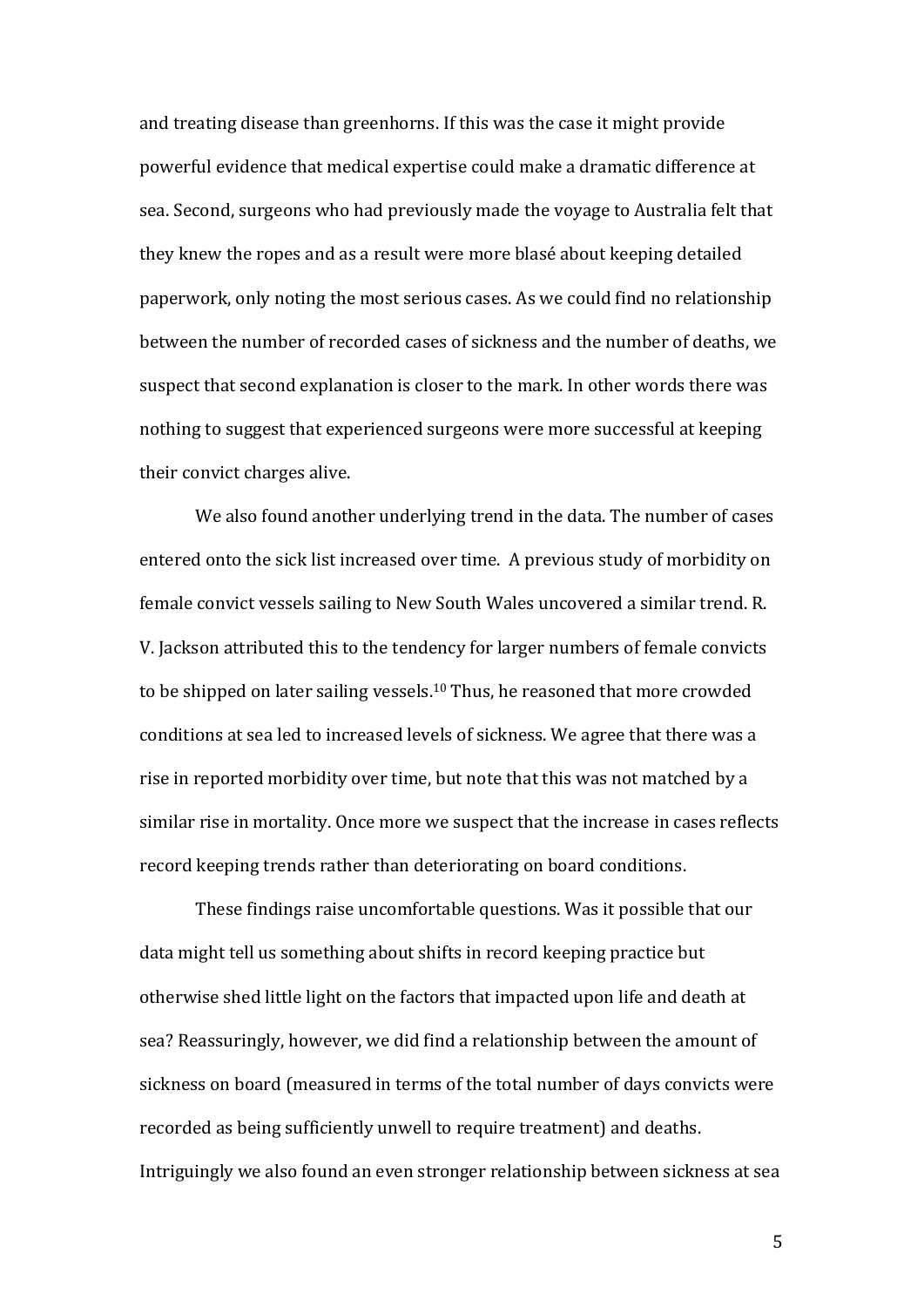and post-voyage mortality. Convicts who arrived on sickly ships were less likely to survive their first year under sentence in Van Diemen's Land.

#### **The death rate in profile**

Convict monthly mortality rates for the period between embarkation and sailing, the voyage and the first 12 months of colonial servitude are provided in Fig. 1. These have been separated by sex. In all, 128 surgeon's journals recorded both the date when convicts were brought on board and the date of sailing. The embarkation process was slightly longer for female vessels, 17 days compared to 16 for male. The length of the voyage to Australia ranged from the 80-day voyage of the *Rodney* in 1853 to the 190-day passage of the *Jane* in 1831. Mean sailing time for both male and female voyages was just less than four months (116 days for male, 118 for female). In order to examine the timing of death across the entire cohort, we split each voyage into quartiles.

Several trends are discernable, of which perhaps the most notable is the increase in mortality over the course of the voyage. This is in sharp contrast to the profile of deaths on free migrant voyages sailing to South Australia in the second half of the nineteenth century. Migrants, particularly infants, died in their greatest numbers a third of the way into the passage.<sup>11</sup> Analysis of the timing of deaths in the Atlantic slave trade has also suggested that peak mortality occurred mid-voyage, although there was much variation.<sup>12</sup> It is possible that the larger vessels and faster sailing routes to Australia introduced mid-century were more successful in combating mortality amongst free migrants in the second half of the voyage, as opposed to the first. The large number of infants on board migrant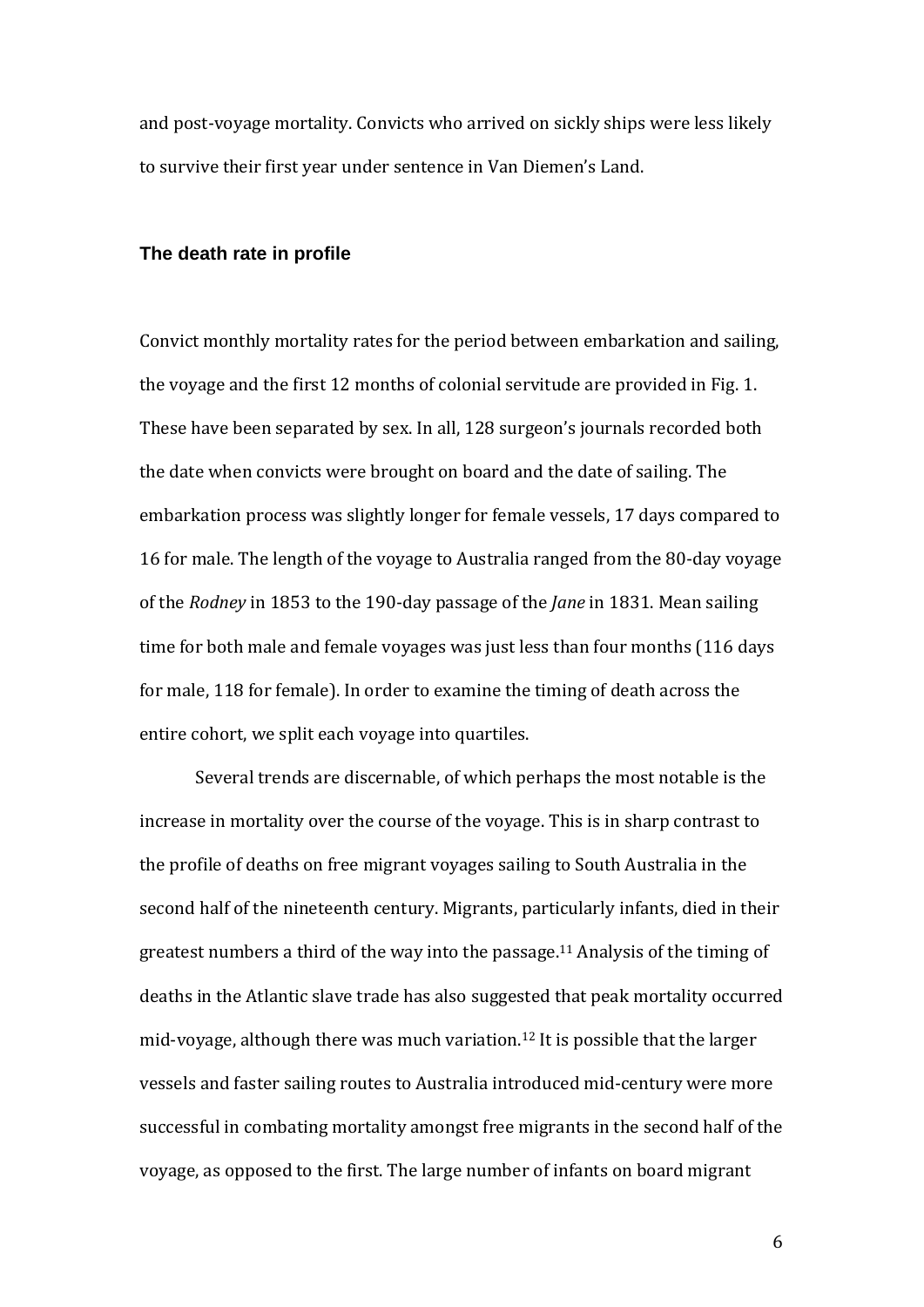vessels may also have increased the risk of mortality from diarrhoeal diseases in the tropics (the equator was crossed a third of the way into the voyage).<sup>13</sup> Yet, the difference in the timing of deaths on convict and migrant vessels is striking and remains largely unexplained.

Other historians have argued that mortality on male vessels was likely to be higher than that for female ships as they were more crowded. We can find no evidence to support this.<sup>14</sup> Despite the greater numbers on board male vessels and the need for stricter levels of security that limited opportunities for exercise, female mortality was higher in port and remained high for the duration of the voyage. While the spike in the female death rate for the last quartile was accentuated by the peculiar experience of the *East London* (a vessel that had a particularly traumatic passage), the death rate remained significantly higher than that for male convicts even when data for this voyage was excluded.<sup>15</sup> Second, mortality rates for male convicts remained high in the period immediately following disembarkation. Third, the female mortality record postvoyage fell to below that of men and remained consistently lower for the twelve months after disembarkation. While the female death rate in the first two months after landing was elevated, the trend was far less accentuated than it was for males. Finally, female convicts also spent significantly longer in sickbay during the voyage.

We found no evidence that the size of the vessel and the number of passengers on board impacted upon mortality rates. In all we were able to locate population data for 228 (79 per cent) of the voyages in our sample. We estimate that just over 10,000 seaman were employed to man the vessels that brought the 60,611 convicts in this study to Australia. While military detachments were not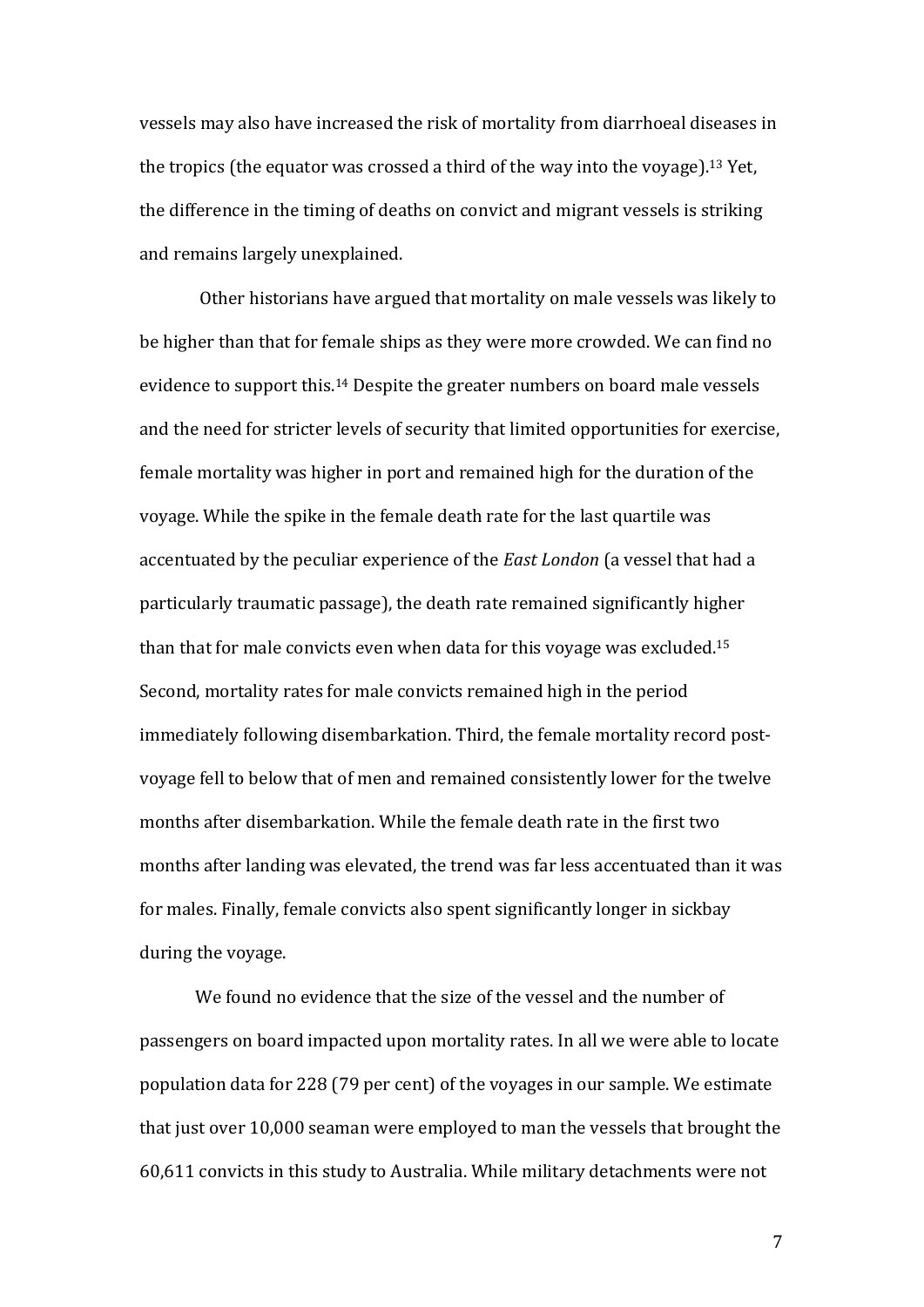employed on female vessels, a guard was present on all male voyages. We estimate that just over 7,400 soldiers also made the voyage bringing with them 1,300 wives and just under 1,800 children. A small number of free passengers were also present, most of whom arrived on board female vessels (considered to provide a safer passage). Many of these were the wives and dependents of male convicts who had already been transported and were considered have behaved well enough for the state to assist with family reunification.<sup>16</sup> They also included small numbers of cabin class passengers, generally the wives and family of officials travelling to Australia. Together these amounted to 700 adults and around 750 children. Finally, the 12,396 female prisoners were accompanied into exile by 1,900 of their own children (a further 81 births occurred on the voyage to Australia). Thus, in total we estimate that in addition to convicts, the vessels in our sample carried a further 23,800 other passengers.

Our analysis reveals that male ships were more tightly packed than female. They carried 0.62 passengers per ton while female convict vessels carried 0.54. We failed find evidence of a relationship between loading and mortality and this remained true even when male and female ships were examined separately. Our results mirror findings for the slave trade and free migrant voyages. Contrary to expectations, the density with which vessels were packed does not appear to have significantly affected mortality levels.<sup>17</sup> Comparative analysis with other voyages serves to illustrate the point. Although convict vessels were more crowded than those employed to carry free passengers across the Atlantic, their record of age specific mortality was noticeably better.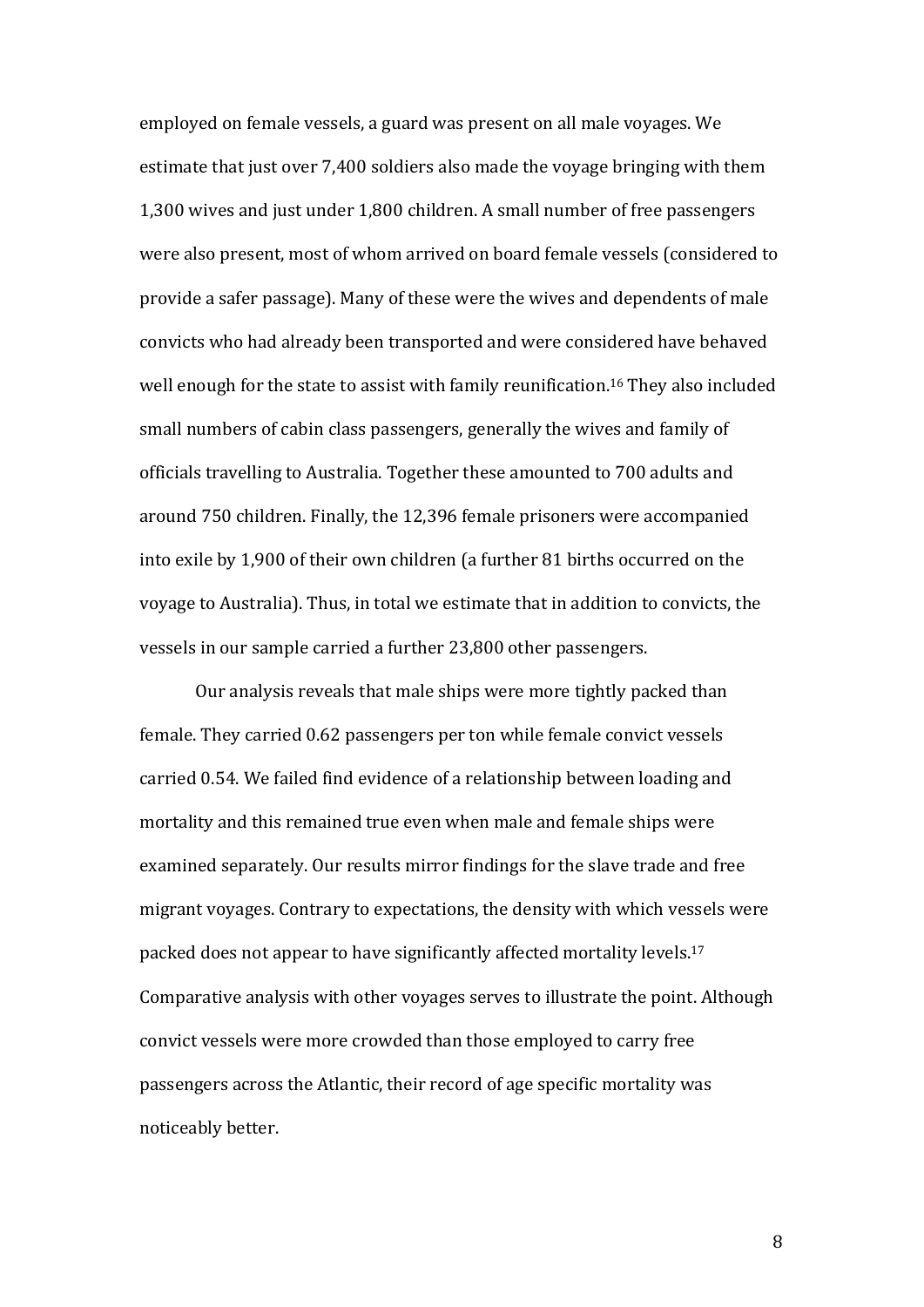There is little evidence that the vessels used to ship female convicts to Australia were in other ways deficient. The ships employed in the male trade were on average 13 years old, while those used to transport female convicts had spent an average of just 11 years at sea. As this would imply, the latter were more likely to have better insurance ratings.

Neither was there a significant difference in voyage length. Female vessels took an average of 118 days to reach their destination compared to 116 for their male counterparts. In contrast to the slave trade where the monthly death rate was higher on longer voyages, we could find no such relationship.<sup>18</sup> This is because, unlike their trans-Atlantic counterpart, convict transports often put in to port *en route* in order to resupply. While vessels that stopped generally took longer to reach Australia, stopping reduced mortality rates. Thus, while putting into port carried the risk of exposing those on board to new sources of infection, these dangers appear to have been outweighed by reductions in deficiency diseases resulting from the opportunity to purchase fresh rations.<sup>19</sup>

We could also find no difference in the age structure of male and female convicts except that fewer female convicts were transported in their early teens. The mean age of male and female patients recorded on admission to hospital on the passage to Australia was nearly identical  $(26.25$  for men compared to  $26.92$ for women). Although we did find that surgeons on female convict vessels were less likely to have sailed as a surgeon superintendent to Australia before (they made on average 0.83 prior voyages compared to 1.63 for those on male ships), as noted earlier we found no evidence that prior experience was associated with a reduction in either morbidity or mortality.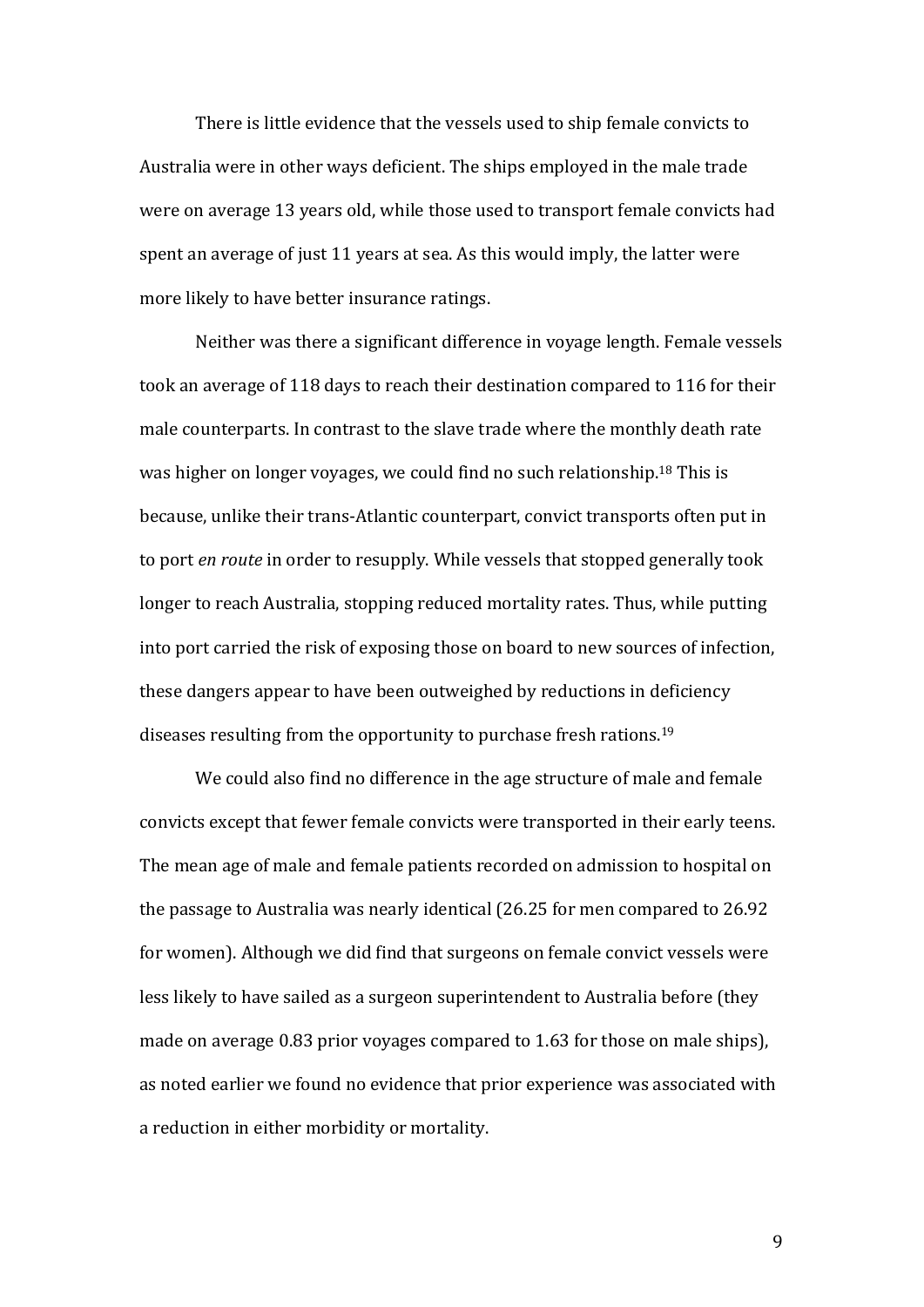That convict women were at greater risk of mortality at sea compared to men is in itself not surprising. Cohen's study of trans-Atlantic free migrants found a similar discrepancy in mortality outcomes for men and women.<sup>20</sup> A further study by Staniforth of assisted migrant voyages sailing to Australia in the years 1837-9 also suggested that women died at greater rates than men—a discrepancy he attributed to the comparatively poor pre-voyage nutrition of women and deaths in childbirth at sea.<sup>21</sup> This is plausible.

If differences between the vessels used to ship male and female convicts to Australia, the number of passengers placed on board, and the relative experience of surgeon superintendents cannot explain variations in shipboard mortality and morbidity, it is possible that differing pre-voyage experiences might. Several surgeons on female vessels were concerned that the convicts they received were pre-disposed to sickness, especially deficiency diseases. Since the way in which male and female convicts were processed prior to embarkation differed, this is a distinct possibility. After they had been sentenced to transportation most male convicts were removed to hulks. These were dismasted vessels anchored in ports and used as mobile labour depots. The average amount of time that lapsed between sentencing and embarkation for Australia was seven months.<sup>22</sup> This was nearly twice as long as the voyage itself. By contrast female convicts were forwarded to the transport vessel from regional prisons. As these two types of institution were characterised by different work and dietary regimes it is possible that this impacted upon male and female convict experience at sea.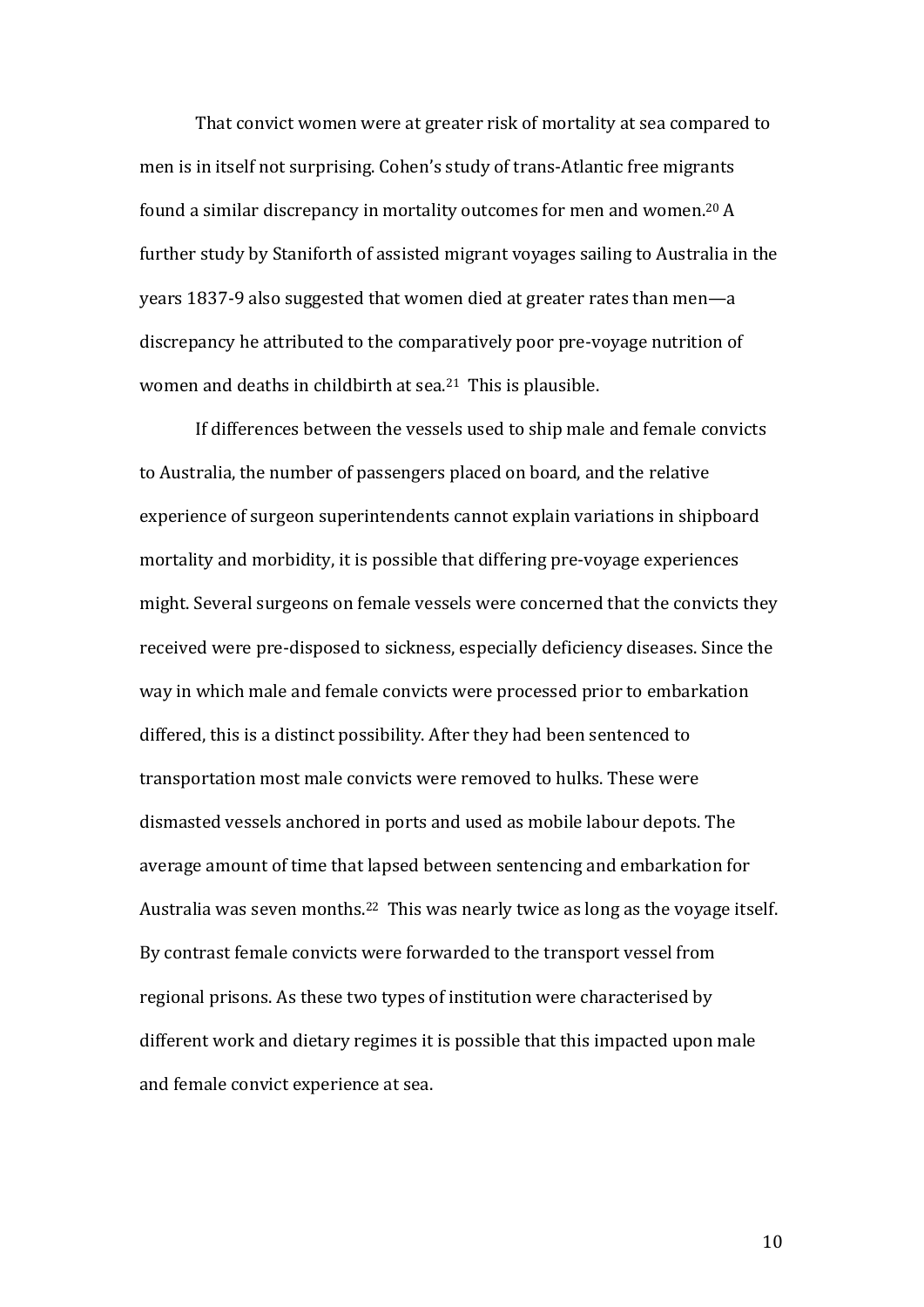Mark Staniforth argued that female assisted-migrants were more at risk than their male counterparts because of their comparatively poor pre-voyage record of nutrition. There are a growing number of studies that suggest that intra-household distribution of calories favoured men at the expense of women as working class families attempted to protect the wage earning potential of male bread winners. There is evidence, for example, that female prisoners gained weight in gaol in contrast to men.<sup>23</sup> Thus, while women received significantly fewer calories while in prison awaiting transportation, it is possible that this represented an improvement in recent nutritional circumstances. Institutional work regimes that subjected men to greater physical labour may have also served to effectively close the gap. While it is difficult to assess the impact that institutional diets had on voyage morbidity and mortality rates we found no evidence of elevated mortality on male and female convict vessels departing Ireland after the outbreak of the Irish potato famine, a sharp contrast to the rate of "ship fever", probably typhus, recorded on post-famine migrant voyages to the United States.<sup>24</sup> This suggests that, while institutional pre-voyage diets may have been meagre by modern standards, they were sufficiently high to mitigate the effects of chronic under nutrition.

Several surgeons commented on the fatigued state of their female charges. While those embarked from prisons in the greater London area appeared healthy, others who had travelled from county gaols were not as fit. David Thomson, on board the *Eliza*, expressed concern for the wellbeing of Elizabeth Fielding who fell seriously ill the day after she was embarked. He discovered from a companion that she had suffered from dysentery in Stafford gaol and had subsequently been moved to London on the outside of a coach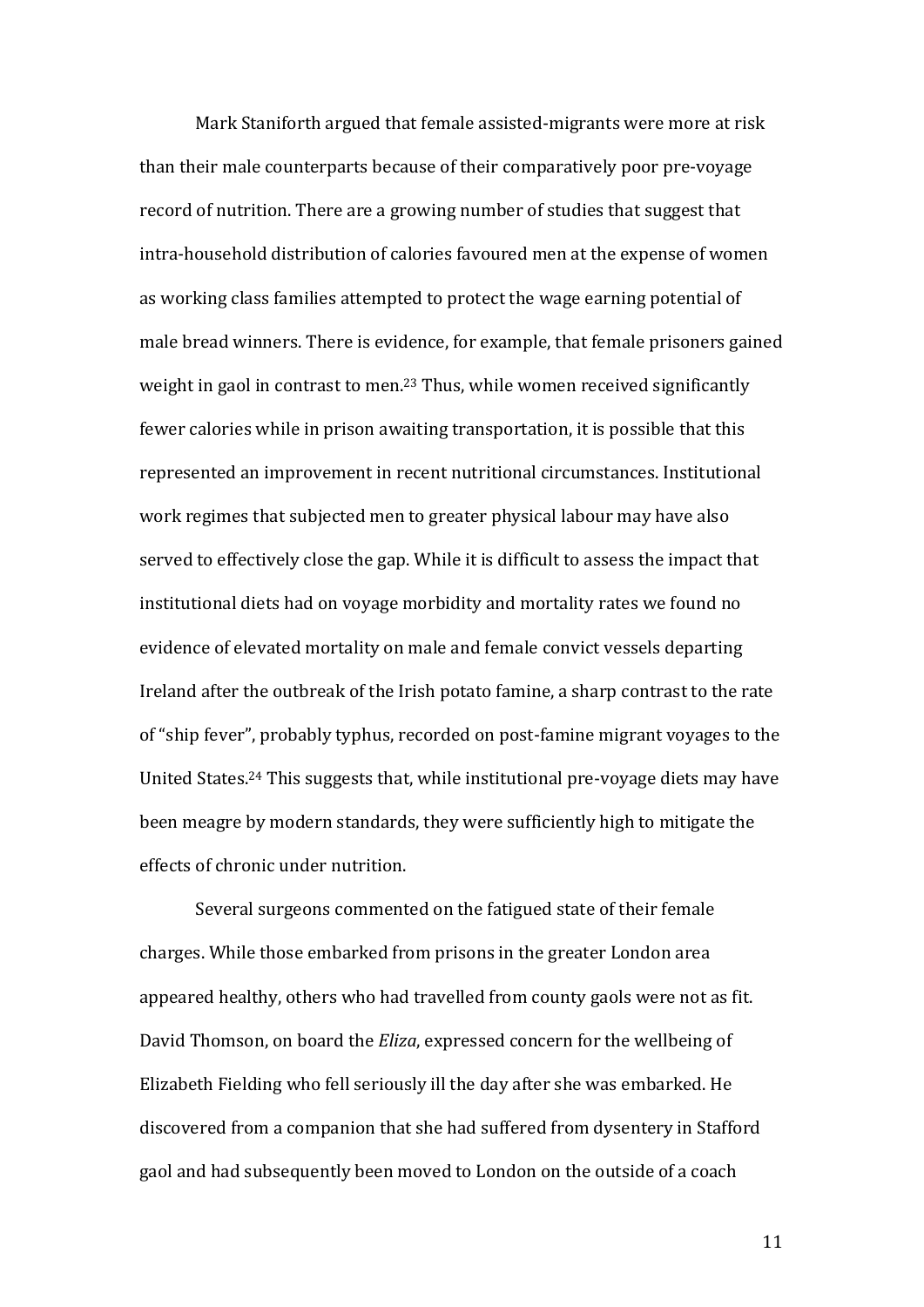"exposed to the weather".<sup>25</sup> Joseph Street on the *Edward* remarked that "the prisoners come on board in small numbers—at different times, and as some come from considerable distances (York for example) they are often much fatigued and not infrequently have catarrhs." Nevertheless he added that these were rarely severe.<sup>26</sup> When diarrhoea accompanied by fever broke out amongst the women on board the *William Bryan* the surgeon, Thomas Robertson, reported that it appeared "chiefly amongst the country women".<sup>27</sup> Morgan Price on the *Hector* reported that the considerable number of women forwarded from Scotland "had suffered severely from a very tedious voyage ... in a small sloop and were consequently very crowded and their health had suffered greatly."<sup>28</sup>

We found that there was a relationship between the distance travelled prior to embarkation and female convict morbidity rates at sea. Women who travelled from prisons located in Northern England, Western Wales and Devon and Cornwall spent longer in hospital than women who had been transferred from the Midlands. Those convicted in London and the South-East had an even lower morbidity record. Women convicted in Scotland were at the least risk, suggesting that a voyage on a mail packet was less demanding than being transferred overland, or that institutional diets in Scotland were superior, or possibly that Scottish women were in better shape prior to conviction than their English and Welsh counterparts. Nevertheless the overall differences were small. The mortality risk for a woman convicted in northern England was only  $1.14$ times greater than that of a woman convicted in London.

If the distance travelled to the convict vessel impacted upon morbidity and mortality at sea one would expect this to be particularly so during the winter months when temperatures were colder and travel by road more difficult. Like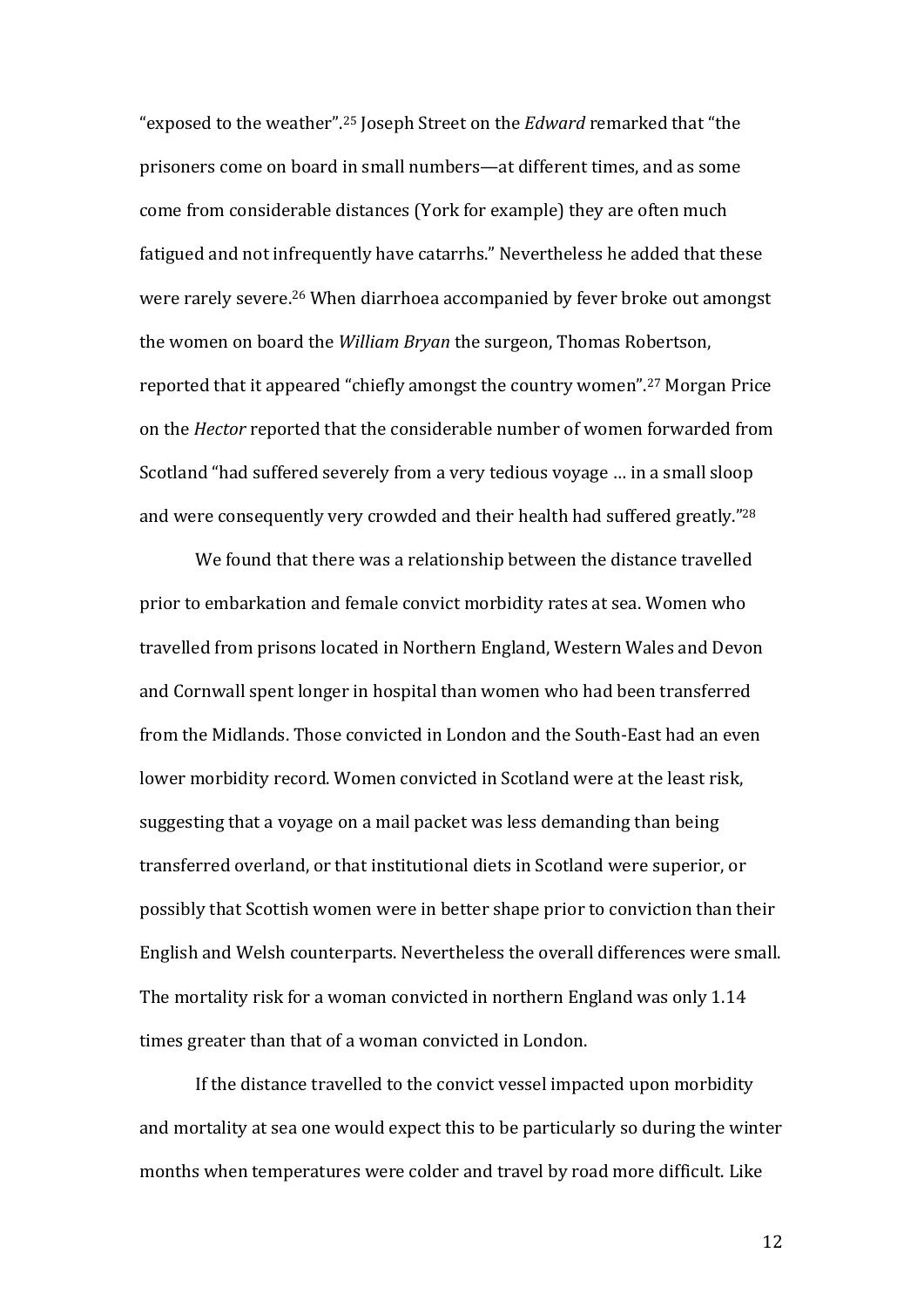Jackson we found that female convict vessels departing England and Ireland in December, January and February had longer sick lists than those that departed in other months.<sup>29</sup> This difference was not statistically significant, however, nor did it result in a greater number of deaths.

The distance travelled to the vessel may have impacted upon voyage morbidity and mortality in other ways however. Female convicts were nearly four-times more likely to die in port than their male counter-parts. In part this reflects the differing embarkation procedures. Because their charges were loaded in divisions from hulks located near to the transport vessel, surgeons on male ships were able to conduct pre-voyage screening checks, a task in which they were assisted by the hulk surgeon. The relatively low rate of death on male transports prior to embarkation suggests that these measures were at least partially successful.<sup>30</sup> It was more difficult for a surgeon on a female transport to reject a woman who had been transferred from a gaol outside of London, since returning her from whence she had come was logistically more complicated. This was especially the case if the woman was accompanied by one or more children. Indeed the presence of children almost certainly restricted the ability of the surgeon to prevent the introduction of pernicious disorders since it was logistically impossible to reject a sick child without also rejecting the mother, regardless of the latter's state of health. Under such circumstances it seems likely that surgeons were pressured into embarking passengers on female vessels that they would have otherwise rejected.

#### **Morbidity and Mortality at Sea**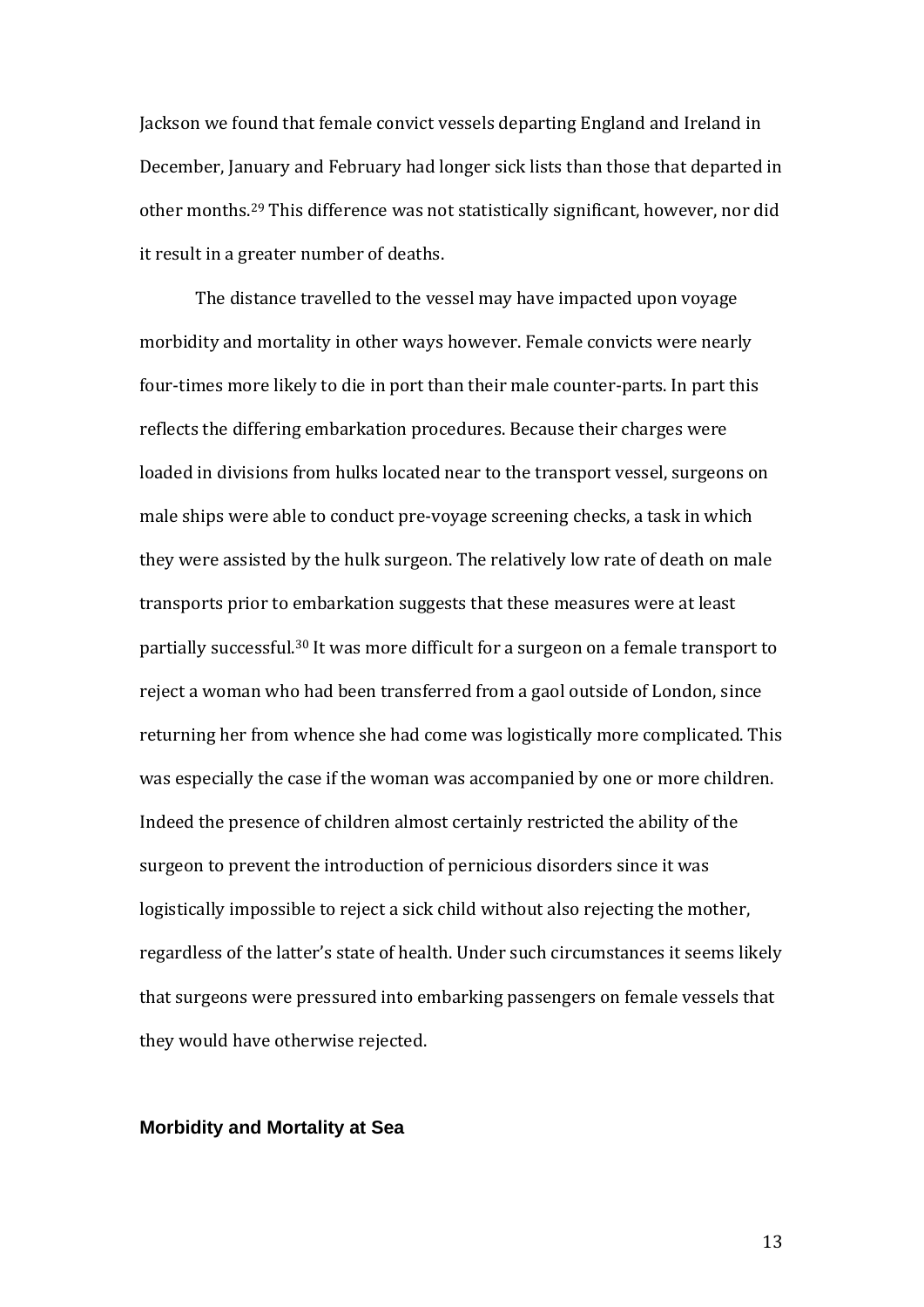While differences in pre-voyage experiences can explain some of the elevated risk that female convicts were exposed to on the voyage to Australia, it is noticeable that the risk of death increased as the vessel neared its destination. A feature of both male and female voyages was that some conditions were more likely to be diagnosed in the first half of the voyage and others in the second. Disorders that tended to decline over the course of the voyage included diseases of the digestive system (largely constipation), fevers and headaches. Those that rose included scurvy, accidents, diarrhoea and dysentery, and diseases of the respiratory and musculoskeletal systems. Although deaths related to pregnancy, childbirth and the puerperium accounted for less than 2 per cent of all female mortality, other disorders appear to have posed a significant risk. This was particularly true of diarrhoea and dysentery, listed as a cause in 47.6 per cent of female deaths but just 27.1 male.

This discrepancy suggests that female convict vessels were less hygienic than male. This poses something of a puzzle since similar hygiene regimes were imposed on all vessels. Surgeons were able to ensure that their charges were regularly washed (usually twice a week), as were their clothes, while bedding was aired and decks dry scrubbed.<sup>31</sup> Indeed others have assumed that death rates on female vessels would be lower than those for men, not just because of the additional space allocated to each prisoner, but because the ratio of surgeon to convict patient was lower thus leading to a better ordered voyage.<sup>32</sup> If the introduction of trained surgeons made an impact it is natural to assume that this would be particularly noticeable on voyages where there were fewer potential patients. It was also the case that female convicts spent longer on deck since they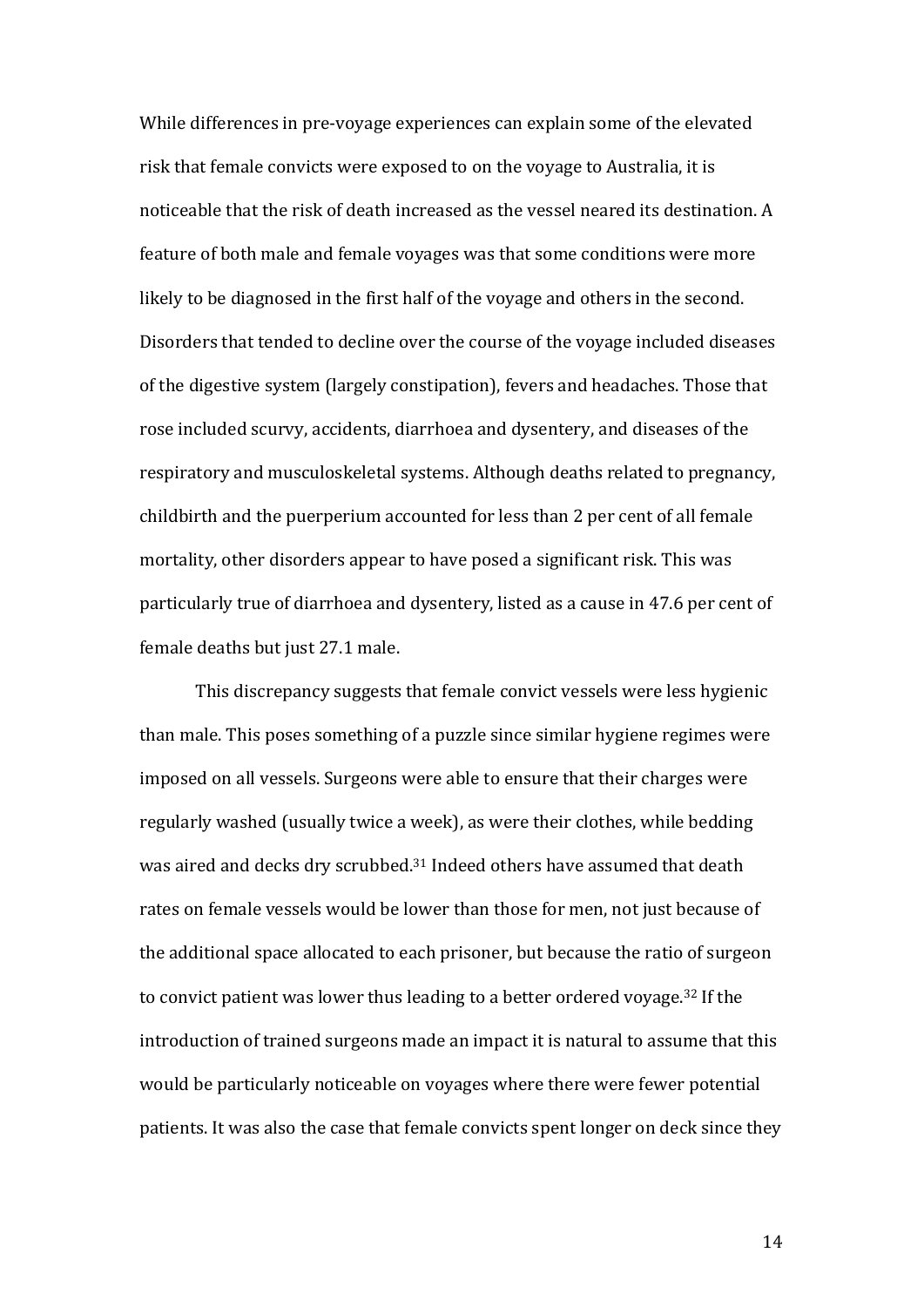were considered to present less of a security risk and that therefore there was little need to exercise them by division as was common practice on male ships.<sup>33</sup>

It is possible that the water placed on board the vessel at the start of the voyage was a source of contamination. Thames water was notoriously offensive. Waterborne infectious agents were not isolated until the second half of the nineteenth century—Dr John Snow published his famous map showing the relationship between London water sources and cholera rates in 1854, the year after the last vessel in our study sailed.<sup>34</sup> Despite this, the common assumption that "all smell is disease" undoubtedly provided some protection to convicts. River water was filtered (presumably by passing it through beds of sand or gravel) before it was placed in casks.<sup>35</sup> From the  $1820s$  on all convict vessels were also fitted with charcoal water filters.

Contamination is likely to have been a far worse problem during summer although we could find no evidence that summer departures presented additional dangers for those on board. Neither could we find anything to suggest that female convict vessels were more likely to depart at a particular season compared to male, or any reason that the water supply on female vessels would be any worse than that provided for male convicts.

While the evidence that season of departure could impact on voyage outcomes was weak, the same could not be said for season of arrival. Convict vessels that reached their destination during the Antipodean winter had a higher rate of on-board morbidity and post-voyage mortality. The Southern Ocean was a wild place. Indeed, it is noticeable that after convict vessels moved into the South Atlantic, the accident rate increased as wind speed and wave height picked up. Sailing vessels in these latitudes made rapid progress, but they did so at added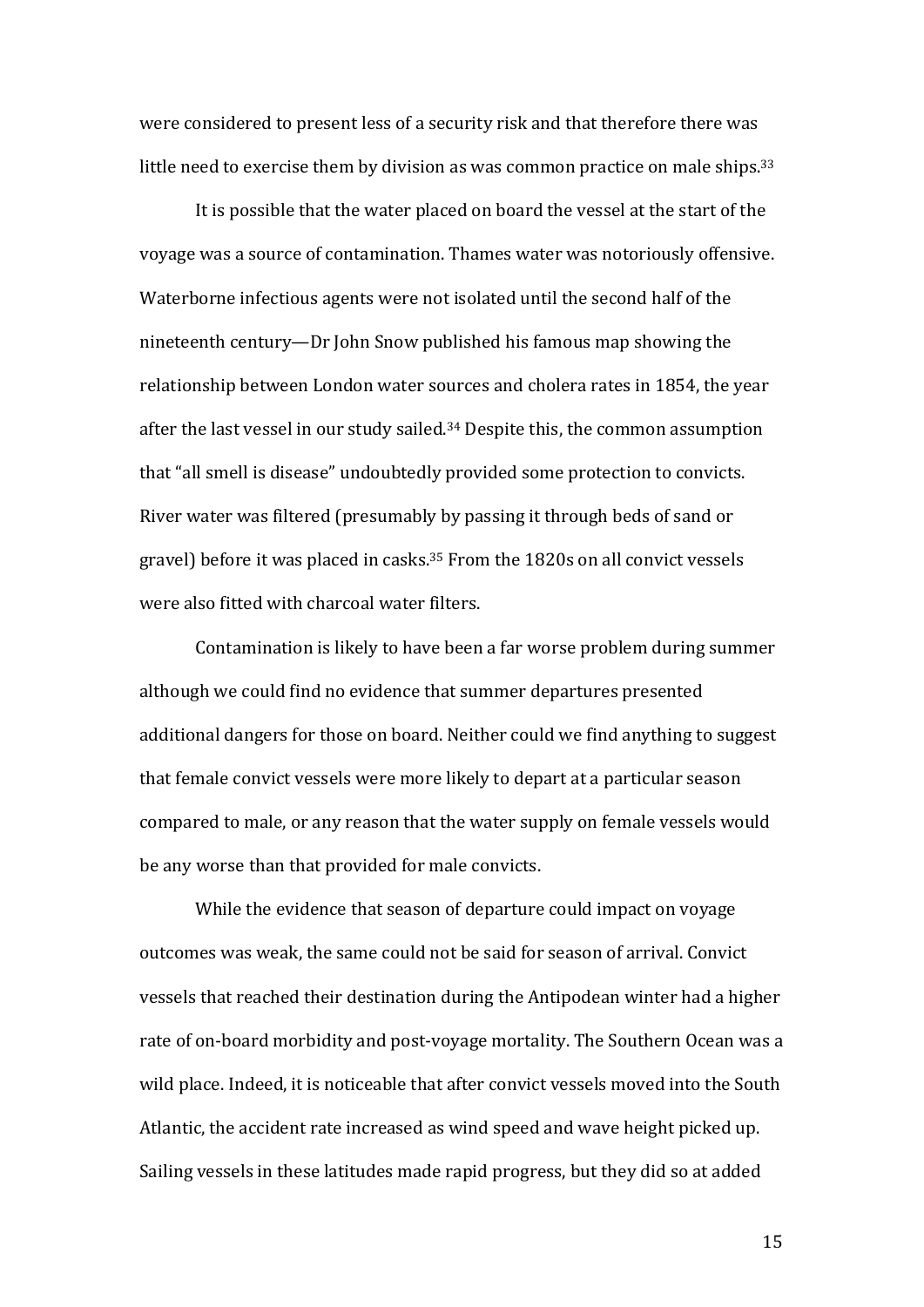risk to the well-being of their passengers. The impact on conditions on board is vividly illustrated through the rise in accidents. Convicts, crew and passengers were hurled across decks and down companionways. As the accident rate increased so did the risk of infection on female convict ships.

Bad weather put excessive strain on the use of water closets. Men were encouraged to relieve themselves on deck using the heads that were also used to service the needs of the crew and military detachment. Tubs were provided for female convicts. On all convict vessels, prisons were also fitted with water closets. It was not just that heavy seas put greater strain on these facilities. Pitching decks and poor light impeded cleaning, a problem which surgeons thought was particularly the case on female vessels.<sup>36</sup> One reason for this was the number of children who accompanied their convicted mothers on the journey to Australia.

While the military detachments placed on board male vessels were accompanied by significant numbers of wives and children, these were quartered in a separate sections of the vessel away from the areas set aside for prisoners. Thus, there is no reason why male prisoners would have come into contact with young children. By contrast, children were present on every female convict vessel and were housed in the prison where their presence almost certainly increased the risk of faecal oral transmission, particularly when rough seas compromised routine sanitation and messing arrangements.

#### **Post-voyage experience**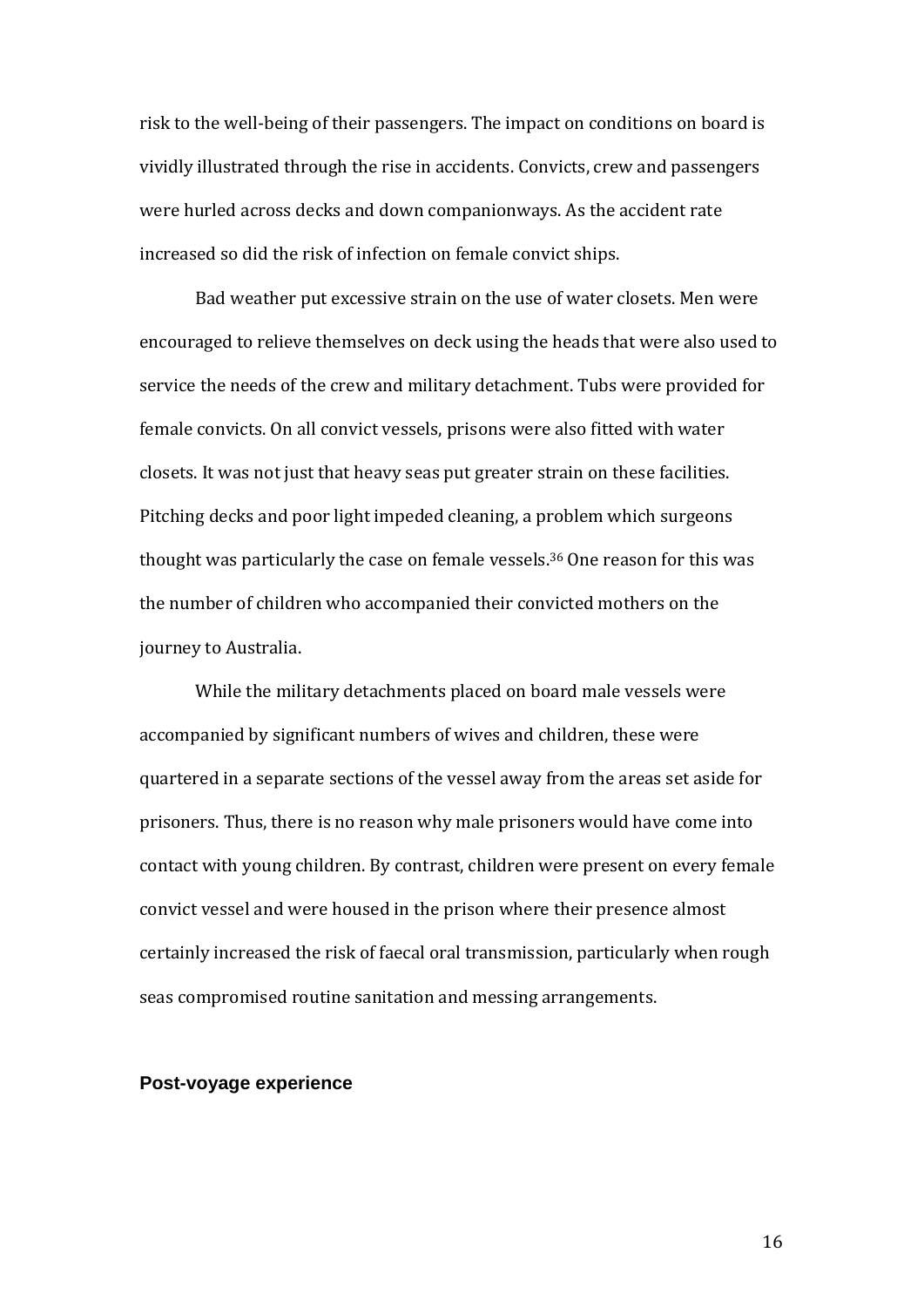Despite their greater record of mortality at sea, female death rates declined more quickly than male following disembarkation in Van Diemen's Land. Post-voyage mortality was undoubtedly influenced by the experience of being at sea for nearly four months. The number of deaths that occurred during the passage and the average number of days spent per convict in sickbay were both correlated with post voyage mortality. The comparatively quick adjustment made by women to colonial conditions compared to men, however, suggests that factors other than voyage knock-on effects were also at play.

Upon disembarkation women were sent to the Cascades Female Factory while men were marched to the Penitentiary in Campbell Street. The principal use to which female convicts were put was as domestic servants, demand for their services often outstripping supply.<sup>37</sup> After landing, mothers were separated from children who had been weaned and, while the children were institutionalised, the women were assigned to colonial settler households. Many of these households were located in Hobart and therefore the distribution of women to their places of colonial employment did not take long to organise.<sup>38</sup> By contrast male convicts were either employed in road gangs or assigned to farms in the interior. The logistics of allocating male convict labour was thus more complicated and delays were the inevitable consequence. As a result it is likely that female convicts spent less time in institutions in the months immediately following disembarkation than their male counterparts and thus had a comparatively lower exposure to infection.

Colonial labour extraction processes also appear to have taken their toll. The labour that male convicts under sentence performed was dangerous. While the standard punishment reserved for female convicts, working at the washtubs,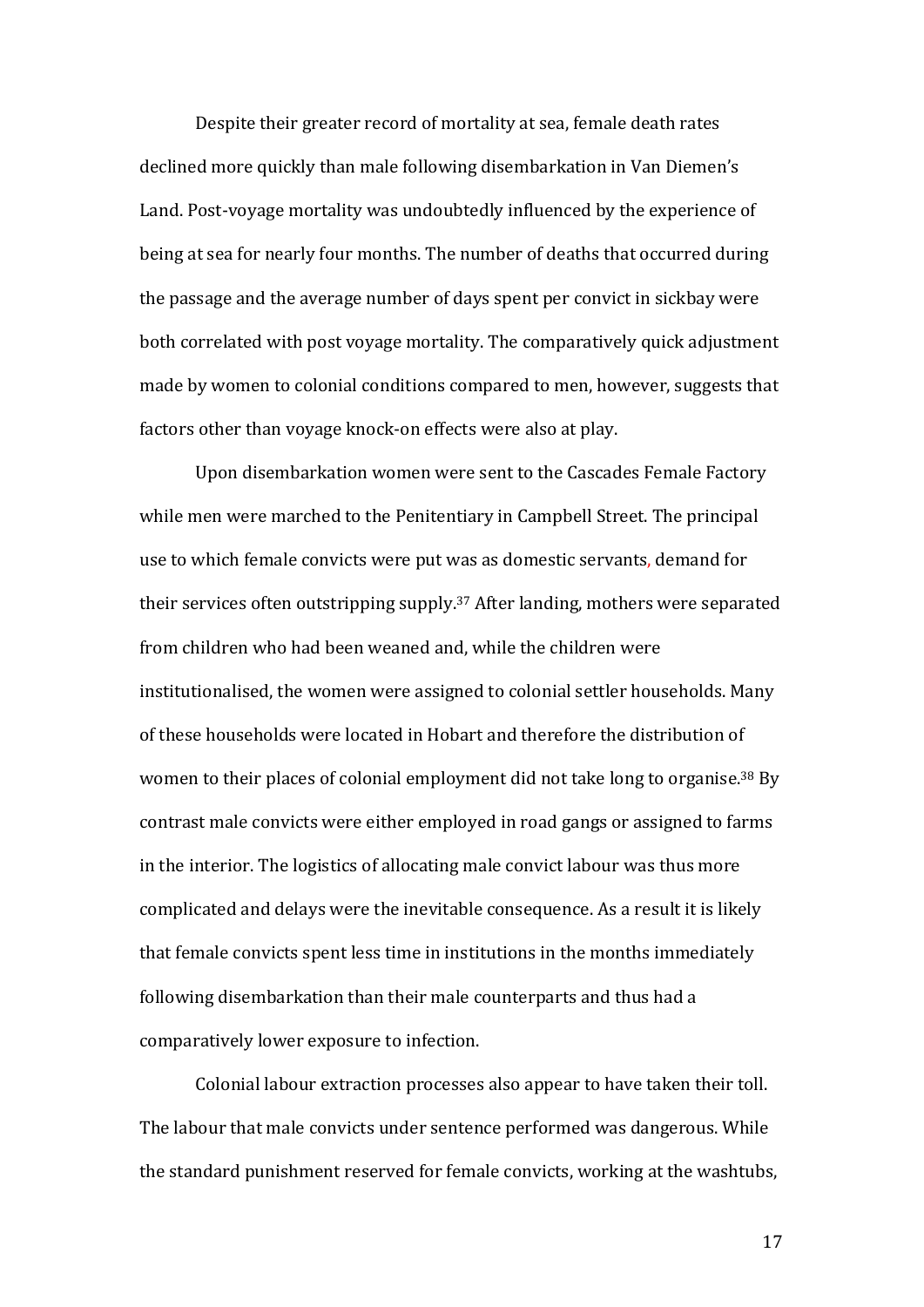may have been physically demanding (and demeaning), it carried less risk of death than quarrying or stone breaking. While medical causes of death were only sporadically recorded in the records maintained by the convict department, accidents were always reported. Male convicts were run over by loaded carts, killed in quarry explosions and landslides and even asphyxiated by carbonic gas. Many were employed in timber felling and significant numbers were killed by falling trees. Others were drowned, often in rivers while attempting to cool off in the summer months. There were also a considerable number of violent deaths connected with other aspects of the convict system. Several male prisoners were shot attempting to abscond. The execution rate was also far higher than in England and Wales—a bloody code was certainly in operation in the penal colonies. In all nearly nineteen per cent of male convict deaths can be attributed to violent causes. This was 6.7 times more than that for their female counterparts. 

### **Conclusion**

There was a significant reduction in mortality on Australian bound convict vessels after the introduction of the surgeon superintendent system. There is little evidence that the state of medical knowledge prior to the second half of the nineteenth century was sufficient to affect a change in morbidity and mortality outcomes. Before the post-Crimean War Nightingale reforms, for examples, hospitals are generally considered to have done more harm than good.<sup>39.</sup> Shipboard experience, however, suggests that this was not necessarily the case.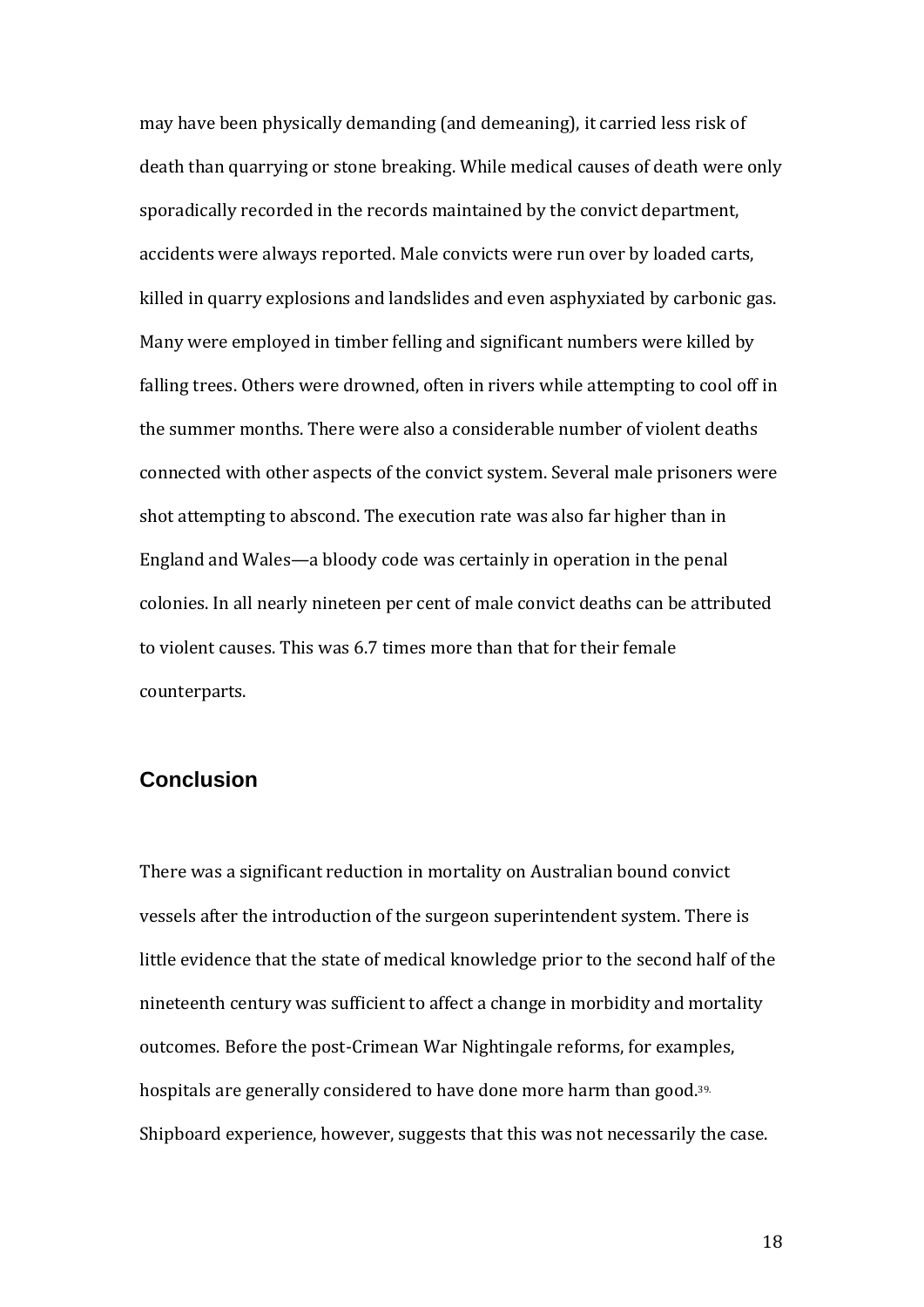The majority of surgeon superintendents were anti-contagionists who attributed disease to a combination of 'pre-existing' and 'exciting' causes. In their view the chief amongst the latter was exposure to 'miasmas' (emissions emanating from damp environments and decaying and fetid matter). While their patients may have brought many 'pre-existing' causes on board—the effects of living life at the sharp end of the industrial revolution—surgeon superintendents had one advantage not shared by their shore-based medical colleagues. As their charges were unfree they could impose their authority, punishing those who refused to obey medical instructions. For much of the nineteenth century respect for privacy was seen as an English virtue and this meant that state attempts to regulate domestic environments remained unpopular.<sup>40</sup> By contrast all space on a convict vessel (apart from the officers' quarters) was public space.

Although miasma theory was based on a poor understanding of disease transmission processes, the authority vested in surgeon superintendents meant that the measures they put in place were largely effective.<sup>41</sup> Such processes included deck scrubbing and scraping and regular washing of both convicts and their clothing and bedding. While, like slavers, surgeon superintendents were quick to blame deaths at sea on pre-existing causes outside of their control, longitudinal analysis suggests that the power that they exercised over both their charges and shipboard space was effective.

We could find no evidence that the density with which vessels were packed affected morality outcomes. While more passengers were embarked per ton on some voyages than others, this did not jeopardise the welfare of convicts. Heavily loaded vessels would have kept the surgeon busy, yet, higher patient to medical practitioner ratios were unlikely to make any difference as—once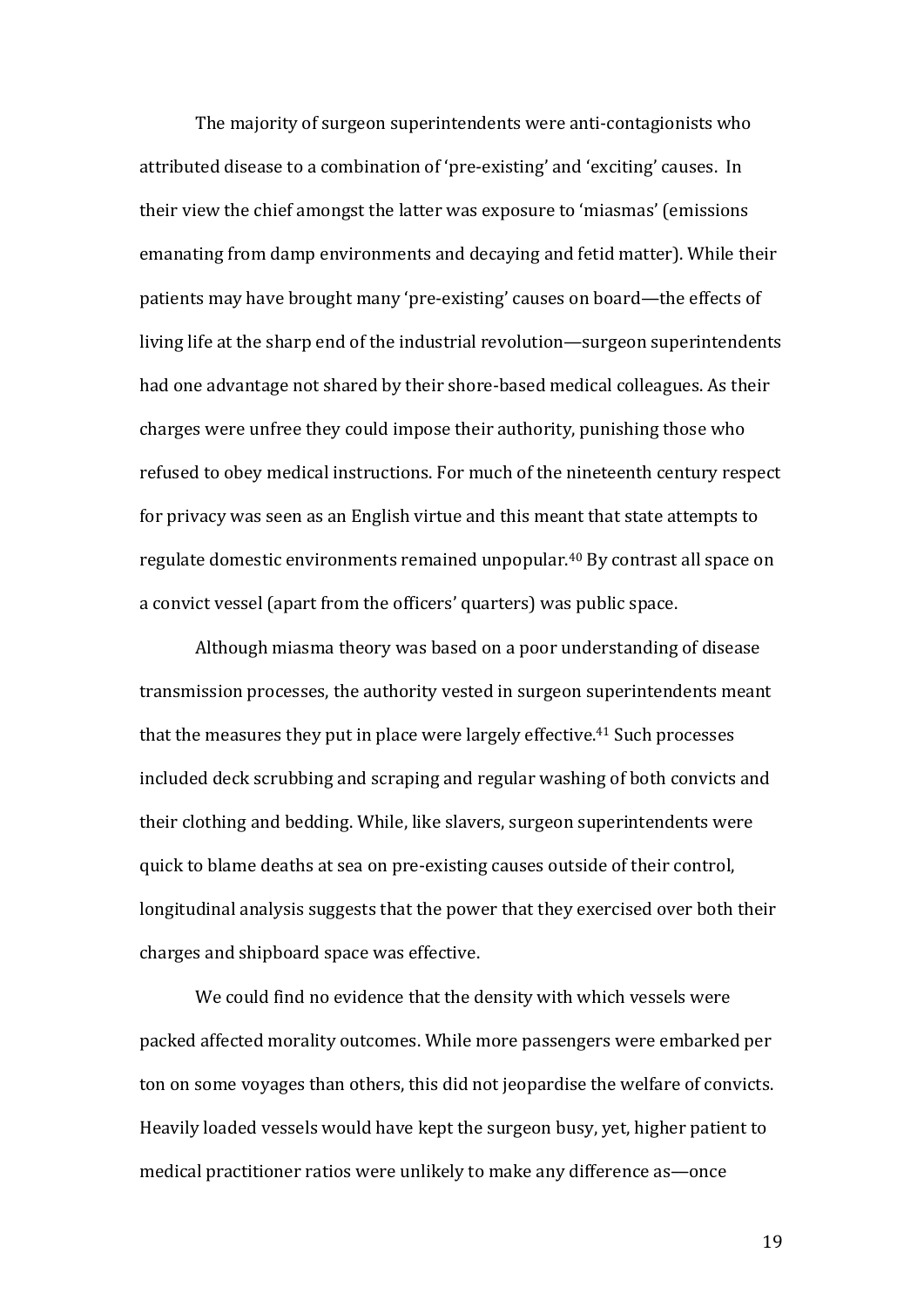patients fell sick—medical intervention did little to affect the outcome (with notable exception of scurvy where an effective remedy was available). If medical intervention had made a difference we would have expected to find a relationship between the prior experience of the surgeon and reductions in shipboard mortality. We did not.

The other principal benefit of employing medically trained officials was that they were able to conduct pre-voyage health checks. As on free passenger voyages, they were less effective, however, at reducing death rates amongst women. Longitudinal analysis suggests that some of the difference in these outcomes can be attributed to the ways in which male and female convicts were processed prior to embarkation. Women were supplied with less calories than their institutionalised male counter-parts and some were moved long distances in the days immediately proceeding embarkation.

It is also possible that the lives led by convict women prior to arrest were characterised by extreme disadvantage, putting them at greater long-term risk than their male counterparts. While working-class nineteenth century women may have been nutritionally disadvantaged as a result of intra-household food distribution strategies, there is little evidence that this put them at risk during the voyage to Australia. If this had been the case we would have expected to see rising morbidity and mortality amongst post-famine convicts shipped from Ireland. That we did not suggests to us that prison and hulk diets were sufficient to offset the most pernicious effects of pre-arrest malnutrition.

Analysis of the diagnoses provided for female convicts *en route* to Australia indicates that they were at greater risk of diarrhoeal disorders. The most likely reason for this was the presence of infant children in the prison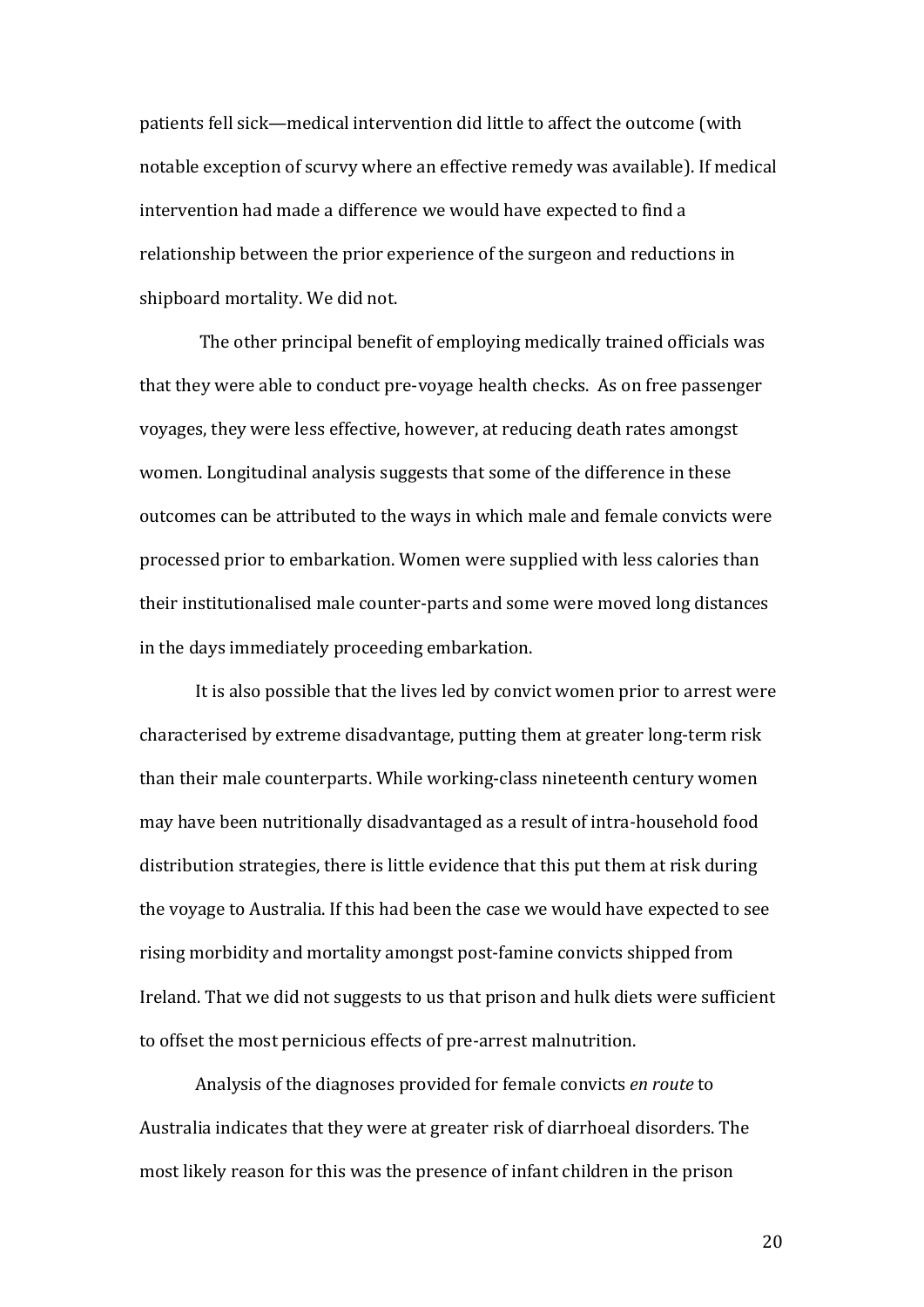where female convicts were quartered. High seas in southern latitudes, particularly in winter, appear to have further compromised shipboard hygiene. The presence of children also impacted on the ability of the surgeon to conduct effective pre-board screening.

In marked contrast to shipboard experience, female convicts were at less risk of death in the first year in the colony. Post-disembarkation death rates for both sexes were elevated as a result of the knock-on effects of a long voyage at sea. Women, however, were able to make a swifter transition to lower mortality rates because their experience of post-voyage institutionalisation was benign compared to men and, perhaps ironically, because the coercive practices of the state separated them from their children.

The manner in which the colonial state policed the private lives of convict women also resulted in lower fertility, thereby reducing the risk of death in childbirth. By contrast, the work undertaken by male convicts carried significantly higher risk of accidental death and this was especially true of those undergoing punishment labour. Thus, exploitive labour practices had diametrically opposed impacts on male and female death rates. In general, however, state surveillance (and the increased regulation that came with it) lowered rather than raised mortality rates. While transportation may have conferred physical benefits this does not mean, however, that it was psychologically beneficial. Indeed, it was precisely because the prisoners shipped to Australia were placed in a situation where they were relatively powerless that the state was able to improve morbidity and mortality outcomes.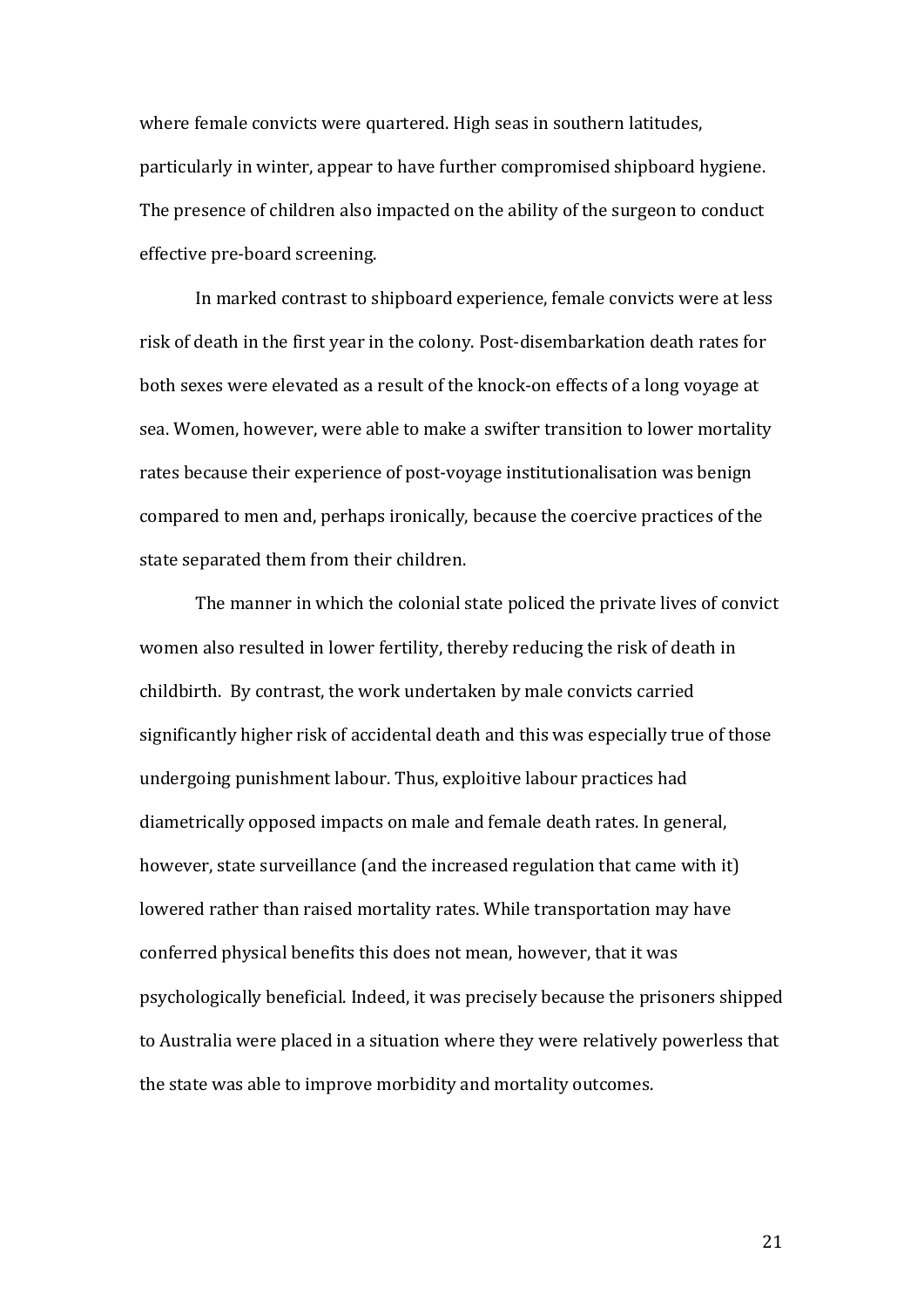<sup>1</sup> Alice Bullard, *Exile to Paradise: Savagery and Civilization in Paris and the South Pacific (Stanford,* Stanford University Press, 2000) and Vlas Doroshevich, *Russia's Penal Colony in the Far East*  (London, Anthem Press, 2011).

<sup>2</sup> William Cobbett, *The Emigrant's Guide; in Ten Letters Addressed to the Tax-payers of England* (London, 1826), 40.

<sup>3</sup> Emma Christopher, "The Slave Trade is Merciful Compared to [This]': Slave Traders, Convict Transportation and the Abolitionists," in Emma Christopher, Marcus Rediker (eds) *Many Middle Passages: Forced Migration and the Making of the Modern World* (Berkeley, University of California Press, 2007), 107-28.

<sup>4</sup> Robin Haines and Ralph Shlomowitz, "Explaining the Mortality Decline in the Eighteenth-Century British Slave Trade, "*Economic History* Review, 53, no. 2 (2000): 273.

5 Charles Bateson, *The Convict Ships* (Sydney, Library of Australian History, 2004), 38-49.

<sup>6</sup> John McDonald and Ralph Shlomowitz, "Mortality on Convict Voyages to Australia, 1788-1868," *Social Science History*, 13, no. 3 (1989): 291.

<sup>7</sup> Raymond L. Cohen, "The Determinants of Individual Immigrant Mortality on Sailing Ships, 1836– 1853," *Explorations in Economic History* 24 (1987): 378. Note that 94 per cent of male convicts landed in Australia were aged between 15 and 44, Tasmanian Archives and Heritage Office (henceforth TAHO), Con 23/1 and 2.

8 The National Archive, Great Britain (henceforth TNA), ADM 101 series.

<sup>9</sup> TNA, ADM101/12/7 & ADM101/14/5.

 

 $10$  R. V. Jackson, "Sickness and Health on Australia's Female Convict Ships, 1821–1840,"

*International Journal of Maritime History*, 18, no. 2 (2006): 72, 76–7.

<sup>11</sup> Robin Haines & Ralph Shlomowitz, "Causes of Death of British Emigrants on Voyages to South Australia, 1848-1885," *Social History of* Medicine, 16, no.2 (2003): 201-207

<sup>12</sup> Haines, McDonald and Shlomowitz, "Mortality and Voyage Length in the Middle Passage,": 503-33.

<sup>13</sup> Haines & Shlomowitz, "Causes of Death", 207

<sup>14</sup> Jackson, "Sickness and health on Australia's female convict ships", 80 and Mark Staniforth, "Diet, Disease and Death at Sea on the Voyage to Australia, 1837-1839," *International Journal of Maritime History*, 8, no. 2 (1996), 122.

<sup>15</sup> The *East London* left Dublin for Van Diemen's Land in April 1844 with 133 female convicts and 50 of their children on board. Of these 19 women and 12 children perished at sea. With the exception of shipwrecks this was by far the highest mortality rate encountered on any voyage to Van Diemen's Land. TNA, ADM 101/22/1.

16 Perry McIntyre, *Free Passage: The Reunion of Irish Convicts and their Families in Australia 1788- 1852* (Dublin, Irish Academic Press, 2011) and Ian Brand and Mark Staniforth, "Care and Control: Female Convict Transportation Voyages to Van Diemen's Land", *Great Circle*, 16, no. 1 (1994): 34

17 James Rawley and Stephen D. Behrendt, *The Transatlantic Slave Trade: A History* (Lincoln, University of Nebraska Press, 2005), 258-9.

<sup>18</sup> Haines and Shlomowitz, "Explaining the Mortality Decline," 259.